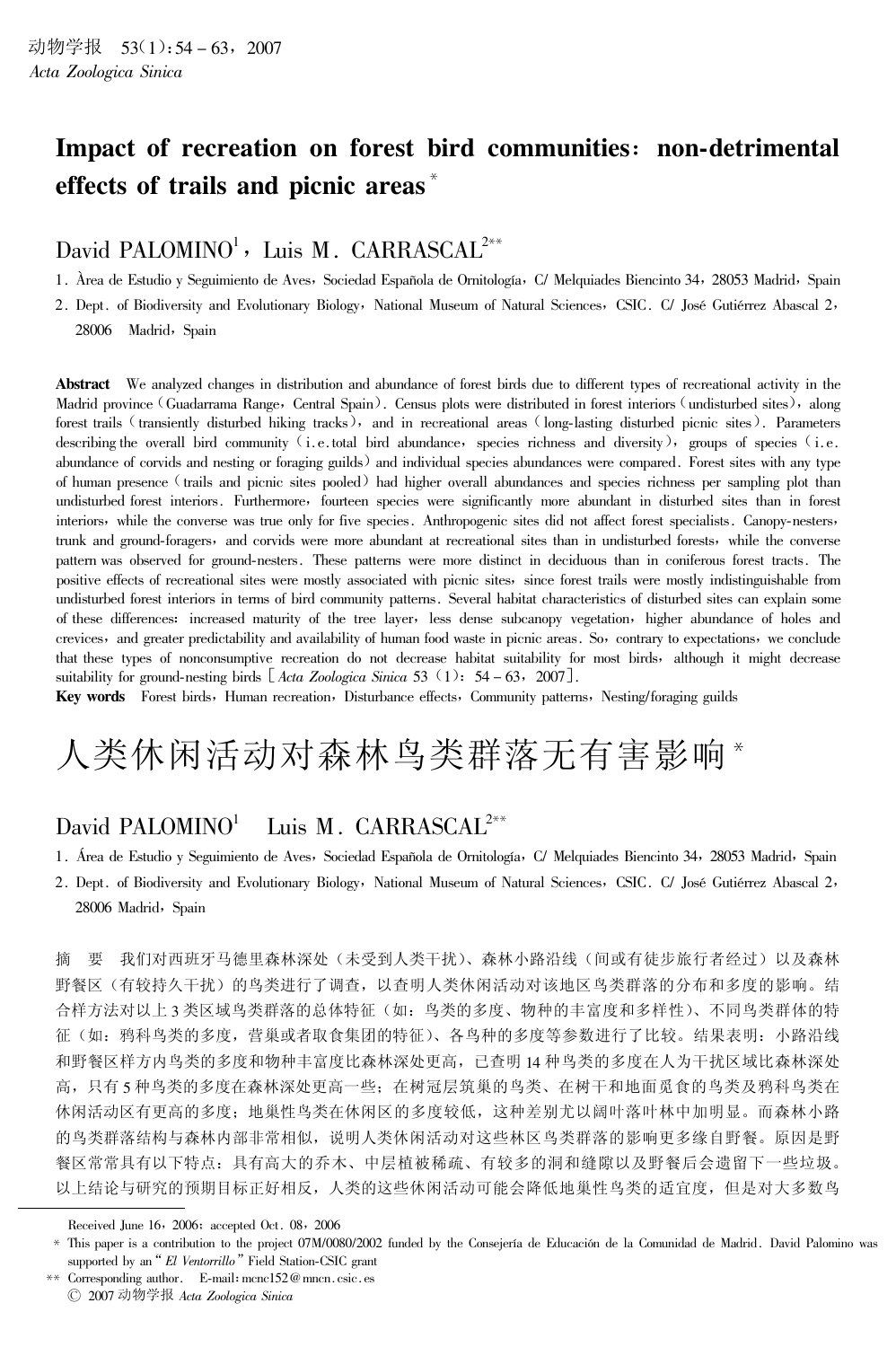的类栖息地没有不利影响 [动物学报 53 (1): 54-63, 2007]。 关键词 森林鸟类 人类休闲活动 干扰效应 群落模式 营巢/觅食资源集团

A key conservation goal of developed countries is to reconcile the effective protection of their wild areas with increasing recreational uses (Cole and Landres, 1995; 1996). This aim becomes urgent when considering two conflicting qualities of natural reserves in these regions: nature reserves are usually scarce and/or small, and they are increasingly demanded for leisure by growing human populations. However, outdoor recreational activities are highly diverse, and have different levels of potential impacts on wildlife according to whether they are consumptive or not, regular or occasional, or have cumulative effects over time or not (Boyle and Samson, 1985; Knight and Cole, 1995). Thus, a precise assessment of activity-specific negative effects is necessary for setting management priorities appropriately. Because humans tend to prefer wooded ecosystems for outdoor amusement (Ulrich, 1986; Gómez-Limón and de Lucio, 1999), forests are particularly susceptible to impacts from recreational uses, especially when precise data on particular activities is lacking (Cole and Landres, 1996; Hüttl et al.,  $2000$ .

Because birds are an ecologically and taxonomically diversified taxa, widespread and conspicuous, and with a marked sensitivity to environmental changes, they are a useful taxa for evaluating effects of recreation (Furness et al., 1993). Basic diversity components, such as overall bird density or species richness, identify the main effects of recreation on the general structure of the bird community. Because individual species differ in their level of tolerance for disturbance, it is also important to investigate effects of recreation on a per-species basis to determine if some species are impacted more frequently or intensely than others (Knight and Cole, 1995). Finally, an intermediate approach examining effects of recreation on bird guilds (i.e. functional sets of species sharing some ecological traits) is of interest because ecological traits may differently predispose groups of species to disturbance from recreation (Severinghaus, 1981; Landres, 1983; Roberts, 1987). Most existing research investigating the impact of recreation on woodland birds has found negative effects: specifically declines in avian diversity and species richness, changes in community composition by means of favouring generalist species  $(e.g. Hickman, 1990; Riffell et al., 1996; Miller et$ al., 1998; Laiolo and Rolando,  $2005$ ), altering behaviour and increasing perceived predation risk  $(e, g, g)$ . Fernández-Juricic, 2000), or reducing quality of nesting habitat  $(e.g.$  Miller et al., 1998; Miller and Hobbs, 2000; Neatherlin and Marzluff, 2004; Rosenberg et al.,  $2004$ .

The main goal of this research was to examine patterns of forest bird distribution/abundance change due

to the presence of forest trails and recreational areas. We addressed this question by comparing variables at the community level (total bird abundance, species richness, and diversity), guild level (nesting and foraging preferences, and abundance of corvids: avian nest predators), and species level for each type of recreation. Differences in these patterns between coniferous and deciduous forests were also tested, since bird community composition and habitat structure vary between both forest types. The study area (Guadarrama range in the northwestern region of Madrid province, Central Spain) poses an excellent opportunity for examining the effects of outdoor recreation on forest wildlife, due to its proximity to Madrid  $(3.5 \text{ million people}, 40 \text{ km} \text{ distant}).$ Nonconsumptive recreational activities are increasingly usual, especially during periods of mild weather. Namely, hikers and bikers (i.e. transient types of disturbance) use the abundant unpaved trails crossing the wooded areas, and there are numerous picnic areas where people gather during daylight hours. The study area will be included within the buffer area of the future National Park of Sierra de Guadarrama, so there is a need of knowledge about the influence of recreational activities on avian biodiversity.

#### Study area and methods 1

## 1.1 Study area

This study area was located on the southern slope of the Guadarrama Range (Madrid Province, Central Spain,  $40^{\circ}$  47' N,  $04^{\circ}$  00' W), a region of Mediterraneancontinental cold climate, with a mean temperature of 14.5°C and rainfall of 130 mm in spring time  $\alpha$  (April – June). Pine forests (predominantly *Pinus sylvestris* at higher and  $P.\text{pinaster}$  at lower altitudes) are the most mature woodlands in the region. They extend from 1 100 to 1 900 m above the sea level. Oak forests of Pyrennean oak Quercus pyrenaica are currently recovering from previous clear-cutting. They are younger and more patchy than pine forests, and spread out over slopes and valleys at 900 and 1 300 m a.s.l.

Field work was conducted in May and early June 2002 and 2003 on the extensive forests of the study region. Census plots were located at El Escorial, Guadarrama, Cercedilla, Navacerrada, Manzanares and Miraflores, and spanned over 500 km<sup>2</sup>. The studied forests comprise a wide array of environmental conditions, including pinewoods of  $P$ . sylvestris and  $P$ . pinaster, and oakwoods at altitudes ranging from 900 to 1 850 m.a.s.l. Census plots were established throughout the study area, including recreational sites, forest trails and nearby forest interiors. We tried to sample different combinations of altitude (from 900 to 1 850 m), forest types (pine and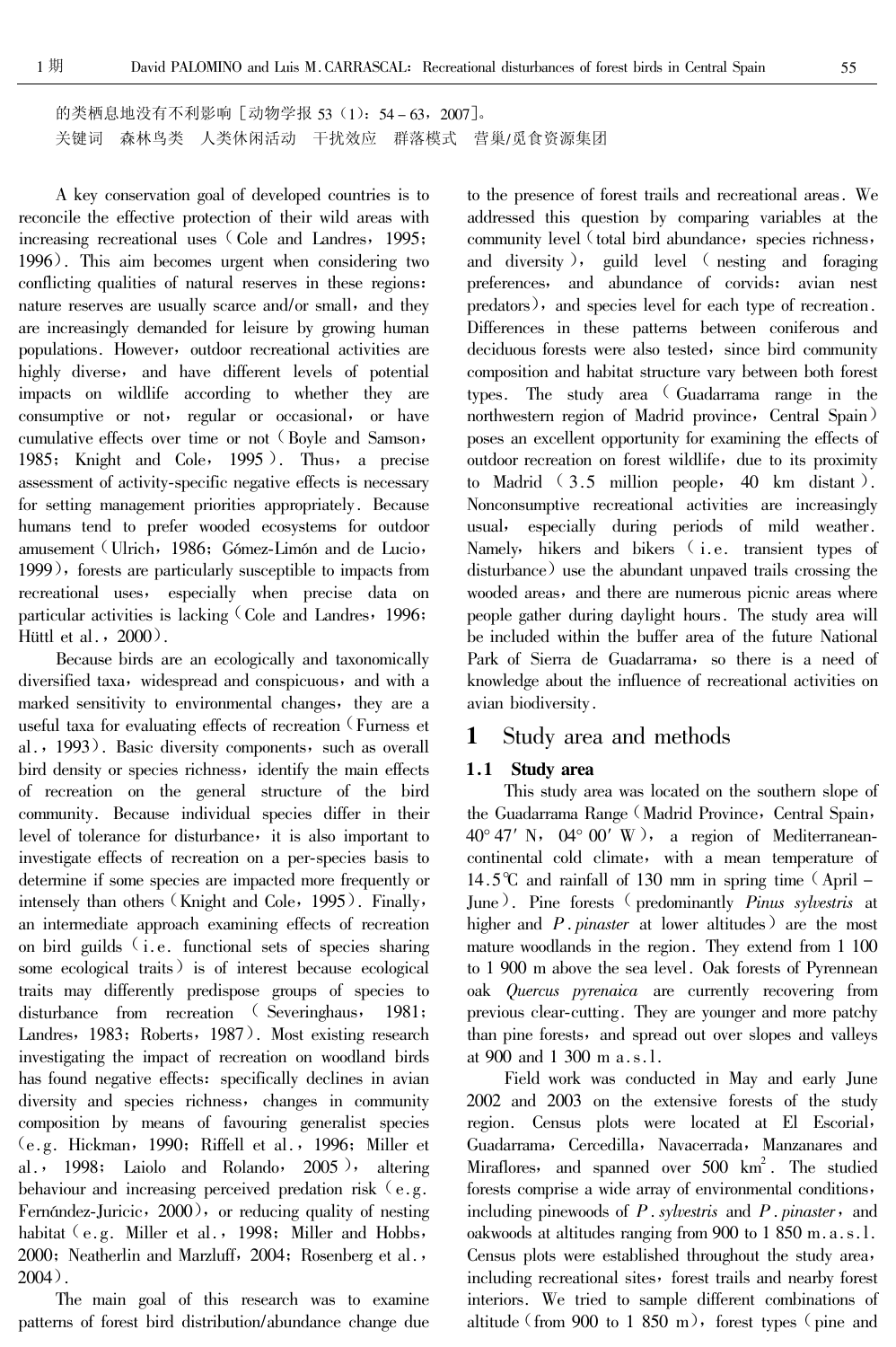oakwoods) and human presence (forest interiors, forest trails and picnic areas) throughout the whole study region, and during the two working years. For details on the habitat structure of the studied plots see Table 1.

A dense net of unpaved forest tracks covers this area. They are three to five meters wide on average, and are closed to regular motor vehicles. Though most of them were planned with forestry purposes, the most prevalent current uses are recreational. There is also an extensive net of hiking trails in the highest parts of the range (one to three m wide). Some of them are very popular,

crossing forest areas that are regularly trekked by hikers and mountaineers. The selected forest tracks and trails are mainly visited on a weekend basis in spring and summer, supporting peak numbers of passing visitors of  $10 - 50$  per hour. Recreational areas range between 4 and 10 ha. They have free access although camping is not allowed. They are provided with picnic facilities such as parking areas, barbecues, bars or toilets, and during mild weather they are continuously used by many people. There is a constant occupancy of  $100 - 300$  visitors per hectare on weekends of spring and summer.

Mean and standard errors (in brackets) of habitat variables describing habitat structure of the studied census plots Table 1 according to forest type and three levels of human intrusion

|                                                        |                       | Coniferous forest | Deciduous forest |                       |            |              |
|--------------------------------------------------------|-----------------------|-------------------|------------------|-----------------------|------------|--------------|
| Census plots<br>Number of plots                        | <b>Interior</b><br>25 | Trail<br>41       | Picnic<br>16     | <b>Interior</b><br>16 | Trail<br>6 | Picnic<br>10 |
| Herbaceous cover $\langle$ in $\%$ )                   | 34.5(5.5)             | 37.3(3.4)         | 41.2(8.2)        | 56.1(5.3)             | 61.7(6.5)  | 55.3(8.2)    |
| Shrub cover $\langle$ in $\%$ )                        | 9.9(2.4)              | 14.4(2.3)         | 8.4(1.7)         | 44.6(5.7)             | 21.2(5.1)  | 17.8(7.6)    |
| Shrub height $\langle$ cm)                             | 0.8(0.1)              | 0.9(0.1)          | 0.9(0.1)         | 1.6(0.1)              | 1.7(0.1)   | 1.4(0.1)     |
| Tree cover $\left(\text{in}\% \right)$                 | 61.4(3.4)             | 57.8(2.3)         | 49.8(3.9)        | 40.8(5.7)             | 35.5(11.9) | 50.9(8.7)    |
| Average tree height $(m)$                              | 15.8(0.6)             | 14.3(0.4)         | 17.4(0.7)        | 9.5(0.7)              | 10.2(0.5)  | 13.5(0.9)    |
| # trees $\langle 10 \text{ cm}/0.2 \text{ ha} \rangle$ | 26.2(6.1)             | 19.0(4.0)         | 12.4(3.8)        | 73.6(30.7)            | 69.5(20.9) | 22.2(8.2)    |
| # trees $10 - 30$ cm/0.2 ha                            | 119.3(18.3)           | 93.3(10.9)        | 68.7(16.1)       | 83.3(15.9)            | 38.5(12.8) | 78.1(21.5)   |
| # trees $> 30$ cm/0.2 ha                               | 42.2(5.1)             | 38.3(3.3)         | 47.8(5.1)        | 2.6(0.8)              | 2.8(1.1)   | 13.7(2.8)    |
| Average trunk $\emptyset$ (cm)                         | 23.6(0.8)             | 24.2(0.7)         | 27.6(1.3)        | 16.1(1.2)             | 12.0(1.4)  | 19.0(1.7)    |

## 1.2 Bird censuses

We assessed breeding bird abundances through 114 single-visit point counts, lasting 20 min, and recording all birds heard or seen within 50-m radius  $(0.8 \text{ ha})$ . This combination of point count duration and area sampled is adequate for surveys of breeding woodland birds (Shiu and Lee, 2003). These point counts do not efficiently sample all species due to interspecific differences in detectability. However, this is not a major concern in our work, as the sampling period of 20 min maximizes the probability of detection of established breeding birds within the radius of 50 m if they are actually present. Furthermore, we were more interested in relative abundances per unit of area than in 'exact' bird densities (Bibby et al., 2000). Point counts were conducted by the same person (DP) on windless and rainless days (to reduce detectability problems) between sunrise and  $11:00$ h GMT in the morning, or between  $18:00$  h GMT and sunset in the evening. Only a very small fraction of bird records were strictly visual contacts  $0\% - 5\%$ depending on the species), as song activity is very intense at this time of the year, and 20 min is long enough to make auditive contacts with nearly all the birds within 50-m radius.

Sampling points were located to include homogeneous forest plots, and were set at least 200 m apart from each other. They were georeferenced with a Garmin 12 GPS

(precision of  $1 \text{ m}$  by means of the average location function). Field data were gathered on weekdays only, when both trails and picnic areas are less visited, to ensure that the observed distribution and abundance patterns of birds were not biased by the actual presence of people. One hundred and fourteen census plots were obtained in the two study years  $\zeta$  see Table 1 for details on sample sizes).

Habitat structure was sampled within a radius of 25m centered in each census plot; habitat sampling was carried out before bird counts began. We estimated by eye, after training, some structural features of the habitat: percentage cover of herbaceous, shrub and tree canopy layers, average height of the shrub and tree layers, and number of young  $(5 - 10 \text{ cm})$  in diameter at breast height), medium-sized  $(10 - 30 \text{ cm d.b.h.})$  and old trees  $($  > 30 cm d.b.h.).

## 1.3 Statistical analyses

In addition to the overall bird abundance and number of species per sampling plot, the relative abundance and richness of forest specialists were separately considered. These species were identified using the quantitative descriptions of marked woodland preferences in Carrascal and Lobo  $(2003;$  Appendix 1).

We classified species into ecological guilds using the information provided by Perrins (1998) and Carrascal et al.  $(1987)$ . Four nesting categories  $($  open ground,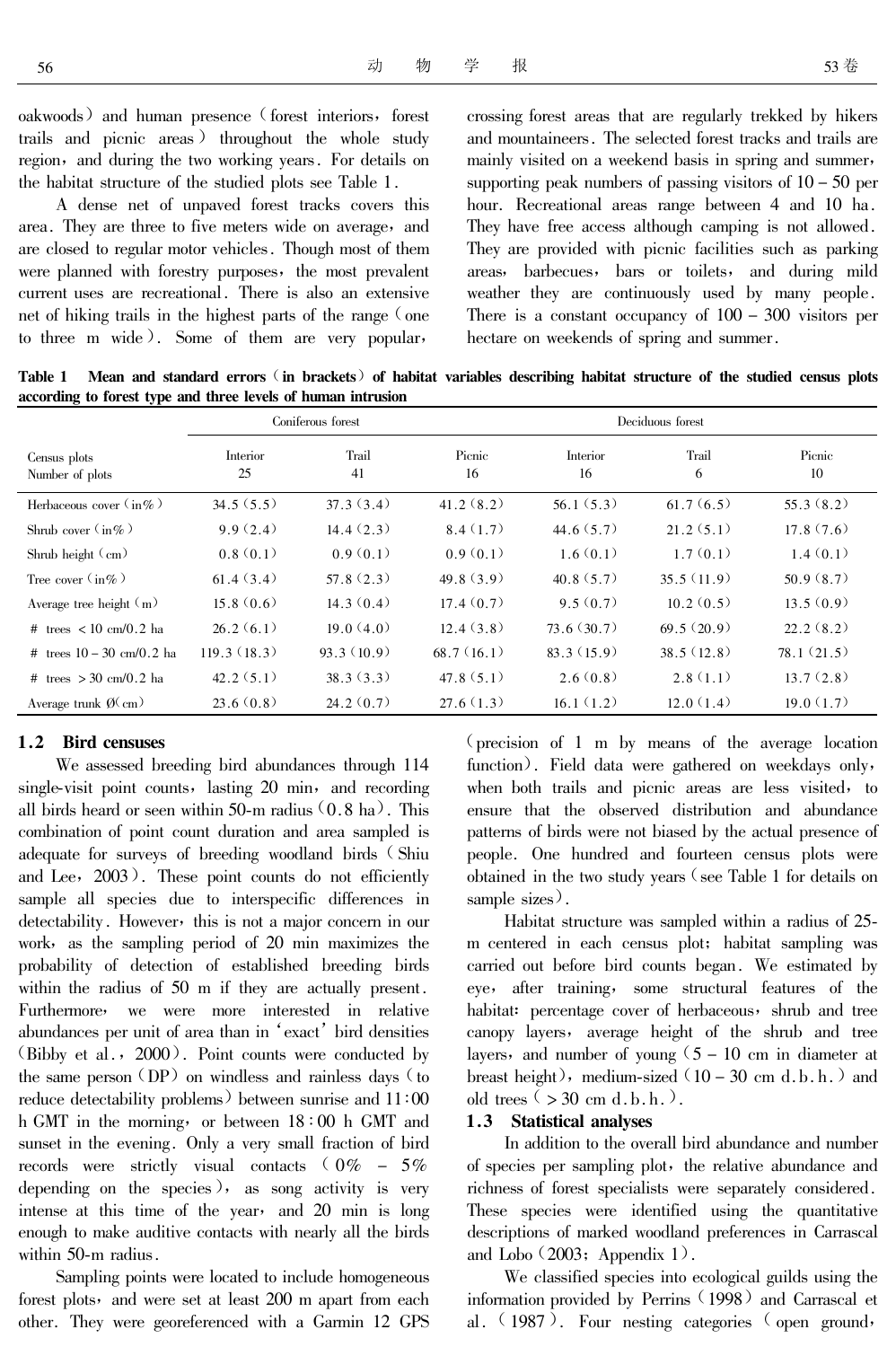shrub, tree canopy and natural cavities, including those nesting in holes located in tree trunks, ground or small rock outcrops, e.g., *Parus ater*, *Parus caeruleus* ) and four foraging categories (ground, shrub, tree canopy and tree trunk) were defined (see Table 2). Because several

species could be equally adscribed to two types of nesting or foraging preferences, overall guild abundances were calculated using one-half of their abundances in each census plot.

Table 2 Results of two-way ANOVAs testing for the effects of two forest types (deciduous vs. coniferous woodlands) and three levels of human intrusion (forest interiors, trails and picnic areas tested by means of an ordered 'a priori' planned comparison) on global bird abundance and species richness (first four rows) and on the abundance of corvids (Corvus corax, Corvus corone, Corvus monedula, Pica pica, Garrulus glandarius and Cyanopica cooki) and several nesting and foraging guilds

|                              | Forest type<br>$\left(\text{conif. vs. }\text{decid.}\right)$ |                  | Human intrusion<br>$\frac{1}{\pi}$ (interior < trail < picnic) |                  | Interaction<br>(forest type $\times$ human intrusion) |                  |
|------------------------------|---------------------------------------------------------------|------------------|----------------------------------------------------------------|------------------|-------------------------------------------------------|------------------|
|                              | $F_{1,103}$                                                   | $\boldsymbol{P}$ | $F_{1,103}$                                                    | $\boldsymbol{P}$ | $F_{1,103}$                                           | $\boldsymbol{P}$ |
| Abundance (total)            | 1.46                                                          | 0.230            | 7.96                                                           | 0.006            | 1.37                                                  | 0.244            |
| Abundance (forest spp.)      | 0.01                                                          | 0.903            | 0.93                                                           | 0.338            | 2.99                                                  | 0.086            |
| Richness (total)             | 0.26                                                          | 0.612            | 4.90                                                           | 0.029            | 2.95                                                  | 0.089            |
| Richness (forest spp.)       | 0.79                                                          | 0.377            | 0.84                                                           | 0.361            | 3.91                                                  | 0.051            |
| Abundance of foraging guilds |                                                               |                  |                                                                |                  |                                                       |                  |
| Canopy                       | 0.13                                                          | 0.716            | 4.07                                                           | 0.046            | 0.72                                                  | 0.399            |
| Shrub                        | 0.75                                                          | 0.389            | 0.03                                                           | 0.854            | 2.41                                                  | 0.124            |
| Ground                       | 20.58                                                         | < 0.001          | 8.41                                                           | 0.005            | 16.91                                                 | < 0.001          |
| Cavity                       | 7.51                                                          | 0.007            | 0.34                                                           | 0.561            | 1.49                                                  | 0.225            |
| Abundance of foraging guilds |                                                               |                  |                                                                |                  |                                                       |                  |
| Canopy                       | 0.09                                                          | 0.766            | 1.58                                                           | 0.211            | 5.65                                                  | 0.019            |
| Trunk                        | 14.73                                                         | < 0.001          | 0.83                                                           | 0.363            | 5.95                                                  | 0.016            |
| Shrub                        | 1.04                                                          | 0.310            | 0.88                                                           | 0.350            | 0.72                                                  | 0.397            |
| Ground                       | 6.79                                                          | 0.011            | 8.32                                                           | 0.005            | 2.69                                                  | 0.104            |
| Abundance of corvids         | 0.46                                                          | 0.497            | 15.78                                                          | < 0.001          | 0.15                                                  | 0.702            |

ANOVAs were carried out on log-transformed data. The values of the longitude and latitude coordinates, as well as the interaction and their square terms, were entered in all the two-way ANOVAs as covariate 'nuisance' variables to control for spatial autocorrelation of the location of sampling plots.

Corvids as a group, including six species (Corvus  $corax \rightarrow C \cdot corone \rightarrow C \cdot monedula \rightarrow Cyanopica \cosh i$ Garrulus glandarius and Pica pica), were also included as a guild, since they are opportunistic foragers and avian nest predators.

The census plots were divided in three sampling groups: trails  $(n = 47)$ , picnic areas  $(n = 26)$  and forest interiors (at least 200 m from any trail or recreational area measured on 1:250 00 maps;  $n = 41$ ). When choosing these interior plots, other types of potential disturbances were avoided (e.g. logging, electricity pylons, firebreaks). To control for possible spatial autocorrelation of sampling plots, data analyses were carried out considering their geographical coordinates using the procedure proposed by Legendre (1993). The values of the longitude  $(X)$  and latitude  $(Y)$  UTM coordinates, as well as the interaction  $(XY)$  and the square terms  $(X^2)$ and  $Y^2$ ) were entered in all the analyses as independent nuisance variables. The position coordinates  $(X, X^2, X^3)$  $Y$ ,  $Y^2$  and  $XY$ ) were included as covariates in the ANOVA models performed to examine bird variation

among sites.

Log-transformed bird community parameters were examined across forest types and levels of human intrusion by two-way ANOVAs. The effect of human perturbation was tested by means of an ordered 'a priori' planned comparison considering an increasing gradient of human intrusion  $(i.e.,$  forest interiors  $\langle$  trails  $\langle$  picnic areas). These three habitat categories were defined according to the number of visitors and time of residency in the studied areas: (forest interiors: less than 1 visitor/week; trails:  $10 - 50$  transient visitors/h mainly on weekends; picnic areas:  $100 - 300$  sedentary visitors per hectare on  $weekends$ ).

Finally, Pearson chi-square tests were used to compare, at the species level, the frequencies of occurrence at forest interior plots versus (1) trail sites, (2) picnic sites, and (3) both human-disturbed woodlands pooled. All the statistical analyses were carried out using Statistica 6.0 (StatSoft, 2001) software packages.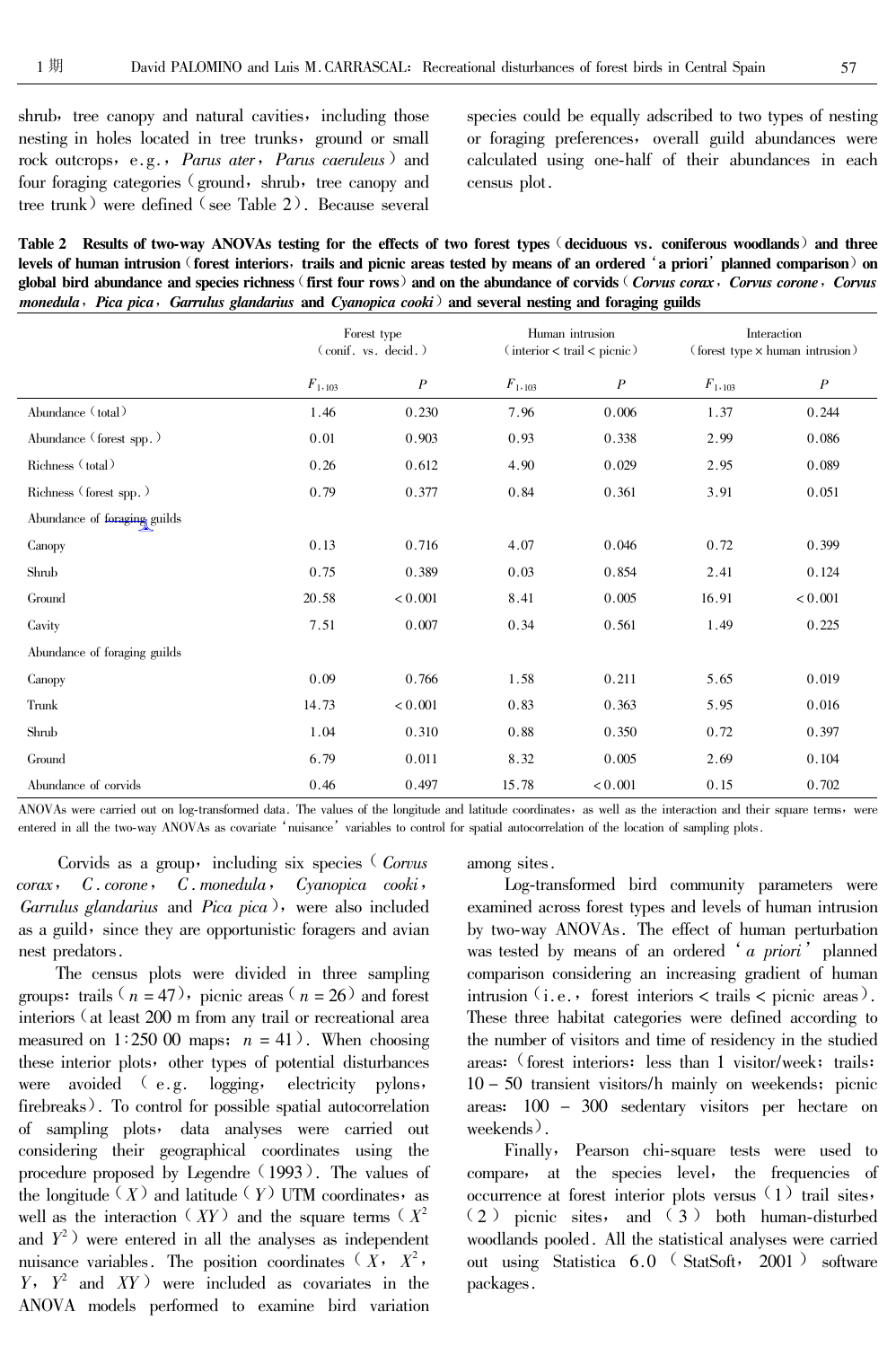#### $\overline{2}$ Results

#### $2.1$ **Habitat structure**

Overall, coniferous sites had a more dense and mature tree layer (higher figures of average height and mean trunk diameter at breast height -d. b. h.-, and number of old trees  $> 30$  cm d. b. h.), but a less developed undergrowth strata (lower figures of herbaceous cover, height and cover of the shrub layer, and number of young trees  $5 - 10$  cm d. b. h.) than deciduous plots (Table 1;  $P < 0.05$  for all comparisons using two way-ANOVAs). In tests comparing habitat structure at varying levels of human presence, statistically significant differences were only observed in shrub cover (larger in forest interiors in deciduous but not in coniferous forests), and in average tree height and trunk diameter (higher values in picnic areas; Table 1;  $P < 0.05$  in the tests for these variables). The only significant interaction effect between forest type and human intrusion was detected for shrub cover, which was much lower in intruded plots (either trails or picnic areas) than in forests interiors of deciduous woodlands ( $F_{2,108} = 7.34$ ;  $P = 0.001$ ), whereas no differences in any habitat structure variable were observed in coniferous plots.

## 2.2 General bird patterns

We did not detect significant differences in total abundance and species richness between deciduous and coniferous forests  $\zeta$  see the Forest type effects in Table 2). Nevertheless, our results showed that the higher the level of human presence, the higher total abundance and species richness (see the ordered 'a priori' effects of Human intrusion in Table 2 and Fig.  $1$ ). These patterns were not found when repeating the analyses with bird forest specialists  $($ see Table 3 $)$ . The interaction terms Forest type x Human intrusion were also not significant  $\text{Table 2}$ , indicating that the effect of human perturbance is generalizable across coniferous and deciduous forests.

Fourteen species were more abundant in at least one category of disturbance than in forest interiors, while the converse was true only for four species (Anthus trivialis, Garrulus glandarius, Parus caeruleus and Phylloscopus bonelli; Table  $4$ ).

#### $2.3$ **Effects** on bird guilds

The Table 2 summarizes the effects of forest type and/or human presence on relative abundances of avian guilds  $\left($  see means and standard errors in Table 3). Canopy-nesters were consistently more abundant in sites supporting regular human presence, irrespective of forest type. Shrub-nesters did not show any significant trend. A significant interaction was observed for ground-nesters: the high abundance of this guild in deciduous forests markedly decreased from interior sites to intruded ones, whereas in coniferous forests (with lower overall abundances of these species) they were more abundant in picnic sites. Cavity-nesters were more abundant in coniferous than in deciduous woodlands, irrespective of human disturbance level.



Fig.1 Mean  $(\pm SE)$  of species richness and total bird abundance per sampling plot  $(0.8 \text{ ha})$  in the three woodland types according to human disturbance

Data for coniferous and deciduous forests were pooled due to the lack of significant differences between these two forest types in bird abundance and species richness (see Table 2).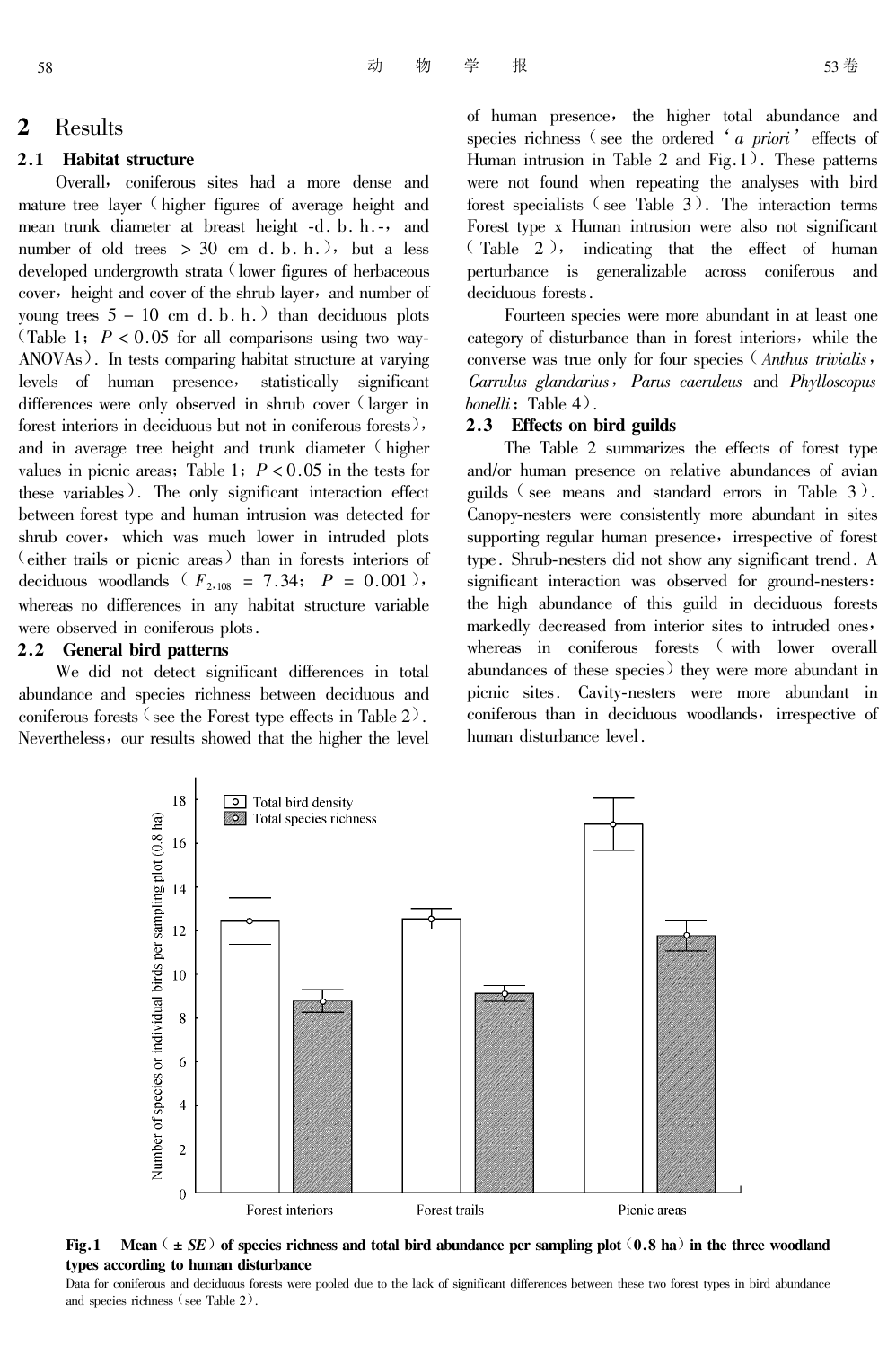|                              |        | Coniferous forest |         | Deciduous forest |          |            |         |
|------------------------------|--------|-------------------|---------|------------------|----------|------------|---------|
| Census plots                 |        | Interior          | Trail   | Picnic           | Interior | Trail      | Picnic  |
|                              |        | 25                | 41      | 16               | 16       | $\sqrt{6}$ | 10      |
| Abundance (forest spp.)      | Mean   | 8.6               | 10.2    | 12.0             | 15.2     | 8.4        | 13.1    |
|                              | $S\!E$ | 1.3               | 1.2     | 1.4              | 1.3      | 2.4        | 1.8     |
| Richness (forest spp.)       | Mean   | 6.6               | 8.2     | 8.5              | 8.8      | 5.0        | $8.0\,$ |
|                              | $S\!E$ | 0.7               | 0.6     | 0.7              | $0.6\,$  | 1.2        | 0.9     |
| Abundance of nesting guilds  |        |                   |         |                  |          |            |         |
| Canopy                       | Mean   | 2.7               | 3.3     | 3.5              | 3.3      | 3.5        | 5.6     |
|                              | $S\!E$ | 0.6               | $0.5\,$ | 0.6              | 0.6      | 1.1        | $0.8\,$ |
| Shrub                        | Mean   | 2.7               | 3.7     | 3.6              | 5.0      | 3.8        | 4.2     |
|                              | $S\!E$ | 0.5               | 0.5     | 0.5              | 0.5      | 0.9        | 0.7     |
| Ground                       | Mean   | 0.3               | 0.2     | 0.7              | 4.2      | 0.9        | $0.6\,$ |
|                              | $S\!E$ | $0.1\,$           | 0.1     | 0.4              | $0.8\,$  | 0.4        | $0.2\,$ |
| Cavity                       | Mean   | 3.7               | 4.8     | 4.5              | 3.7      | 2.0        | 3.5     |
|                              | $S\!E$ | 0.3               | 0.3     | 0.5              | $0.8\,$  | 0.3        | $0.8\,$ |
| Abundance of foraging guilds |        |                   |         |                  |          |            |         |
| Canopy                       | Mean   | 4.8               | 6.0     | 5.1              | 9.5      | 3.8        | 4.7     |
|                              | $S\!E$ | 0.5               | 0.3     | 0.6              | 1.5      | 0.6        | 0.5     |
| Trunk                        | Mean   | 1.0               | 1.4     | 2.1              | $0.8\,$  | $0.5\,$    | 1.5     |
|                              | $S\!E$ | 0.2               | 0.1     | 0.2              | $0.2\,$  | 0.4        | 0.3     |
| Shrub                        | Mean   | 0.9               | 1.4     | 1.3              | 1.3      | 1.8        | 1.2     |
|                              | $S\!E$ | 0.2               | 0.2     | 0.2              | $0.2\,$  | 0.4        | 0.3     |
| Ground                       | Mean   | 2.3               | 3.0     | 3.8              | 4.6      | 4.7        | 9.1     |
|                              | $S\!E$ | 0.2               | 0.2     | 0.9              | 0.7      | 0.7        | 1.2     |
| Abundance of corvids         |        |                   |         |                  |          |            |         |
|                              | Mean   | 0.1               | 0.2     | 3.0              | 0.9      | 1.1        | 3.0     |
|                              | $S\!E$ | 0.6               | 0.6     | 0.7              | 0.6      | 1.2        | 0.9     |

Table 3 Mean and standard errors (SE) of species richness and bird abundance per sampling plot (0.8 ha) according to forest type and three levels of human intrusion

Abundance of canopy-foragers decreased from forest interiors to picnic areas in deciduous woodlands but not in coniferous forests (see interaction term in Table 2, and average values in Table 3). Trunk-foragers were more abundant in coniferous than deciduous woodlands, and their abundances increased from forest interiors to picnic areas in coniferous woodlands (see the significant interaction term in Table  $3$ ). No significant differences were found in shrub-foragers. Finally, relative abundance of ground-foragers increased consistently towards sites with more regular human presence in both forest types, and they were more abundant in deciduous than in coniferous forests.

The abundance of corvid species significantly increased from undisturbed forest interiors to picnic sites. Nevertheless, the relative density of corvid species was not significantly correlated with either the abundance  $(r)$ 

 $= 0.004$ ,  $P = 0.466$ ,  $n = 114$  using all the sampling points) or the species richness ( $r = 0.014$ ,  $P = 0.213$ ,  $n = 114$  of the remaining bird species.

#### 3 Discussion

Repeated human intrusion can interfere with routine activities of species, and may have a negative influence on the distribution and abundance of birds (see general reviews of Boyle and Samson, 1985 or Cole and Landres, 1995). Among those studies showing empirical data on this question, a few have reported reduced habitat suitability for birds with increasing disturbance levels  $(e.g.$  Riffell et al., 1996; Fernández-Juricic, 2000; Fernández-Juricic and Tellería, 2000). However, our results do not show clear negative influences on birds by different degrees of nonconsumptive outdoor activities, because neither overall densities of birds nor densities of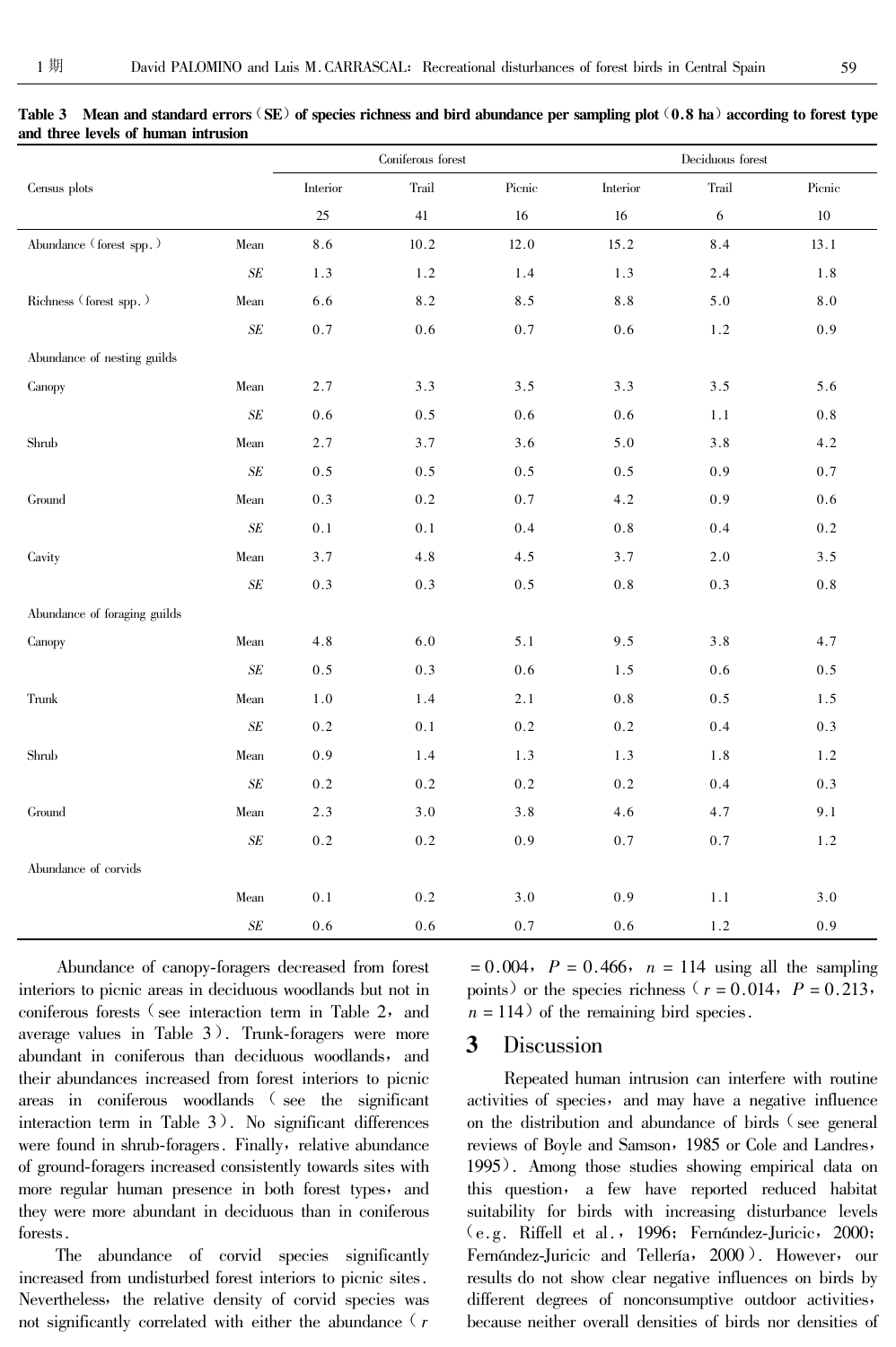Table 4 Guild categories, relative density (birds/0.8 ha) and frequency occurrence (expressed in percentage within brackets) of common species in each forest environment

|                         | Guilds                    |            |                  |                  |
|-------------------------|---------------------------|------------|------------------|------------------|
|                         | Nesting/                  | Forest     | Forest           | Picnic           |
|                         | Foraging                  | interiors  | trails           | areas            |
| Aegithalos caudatus     | $C$ , $S/C$               | 0.20(9.8)  | 0.04(2.1)        | 0.08(3.7)        |
| Anthus trivialis        | G/G                       | 0.12(12.2) | $0.00(0.0)*$     | 0.00(0.0)        |
| Carduelis chloris       | $C$ , $S/G$               | 0.00(0.0)  | 0.04(2.1)        | $0.23 (22.2)$ ** |
| Certhia brachydactyla   | H/B                       | 0.55(56.1) | 0.89(68.1)       | $1.04(85.2)$ **  |
| Columba palumbus        | $C/C$ , $G$               | 0.05(7.3)  | 0.24(17.0)       | $0.43(29.6)$ *   |
| Corvus corone           | Corvidae                  | 0.00(4.9)  | 0.07(8.5)        | $0.62 (29.6)$ ** |
| Corvus corax            | Corvidae                  | 0.00(0.0)  | $0.30(12.8)$ *   | $0.16(14.8)$ *   |
| Corvus monedula         | Corvidae                  | 0.00(0.0)  | 0.01(6.4)        | 0.04(3.7)        |
| Cuculus canorus         | $C$ , $S/C$ , $G$         | 0.12(34.1) | 0.10(19.1)       | 0.03(29.6)       |
| Cyanopica cooki         | Corvidae                  | 0.25(9.8)  | 0.19(6.4)        | 1.19(25.9)       |
| Dendrocopos major       | H/B                       | 0.17(17.1) | 0.13(17.0)       | 0.35(29.6)       |
| Erithacus rubecula      | $S/S$ , $G$               | 0.98(68.3) | 1.15(83.0)       | 1.12(77.8)       |
| Ficedula hypoleuca      | H/C                       | 0.17(17.1) | 0.13(12.8)       | 0.04(3.7)        |
| Fringilla coelebs       | $C$ , $S/C$ , $G$         | 2.50(95.1) | 2.11(97.9)       | 1.62(85.2)       |
| Garrulus glandarius     | Corvidae                  | 0.47(43.9) | 0.35(31.9)       | $0.31(18.5)$ *   |
| Hippolais polyglota     | $C$ , $S/C$ , $S$         | 0.00(0.0)  | 0.06(6.4)        | $0.12(11.1)^*$   |
| Loxia curvirrostra      | C/C                       | 0.00(4.9)  | 0.14(17.0)       | 0.08(3.7)        |
| Lullula arborea         | G/G                       | 0.23(19.5) | 0.01(6.4)        | 0.04(7.4)        |
| Luscinia megarhynchos   | S, G/G, S                 | 0.03(7.3)  | 0.13(8.5)        | 0.23(22.2)       |
| Miliaria calandra       | G/G                       | 0.00(0.0)  | 0.06(4.3)        | 0.04(7.4)        |
| Oriolus oriolus         | C/C                       | 0.01(9.8)  | 0.00(0.0)        | 0.20(18.5)       |
| Parus ater              | H/C                       | 0.98(43.9) | $1.92(78.7)$ *** | 0.85(40.7)       |
| Parus caeruleus         | H/C                       | 0.67(34.1) | $0.06(4.3)$ ***  | 0.27(18.5)       |
| Parus cristatus         | H/C                       | 0.46(39.0) | 0.64(48.9)       | 0.31(22.2)       |
| Parus major             | H/C                       | 0.45(39.0) | 0.28(21.3)       | 0.50(33.3)       |
| Passer domesticus       | Building/G                | 0.00(0.0)  | 0.00(0.0)        | $0.73(14.8)^*$   |
| Phylloscopus bonelli    | ${\mathrm G}/{\mathrm C}$ | 1.34(39.0) | $0.15(12.8)$ **  | 0.23(22.2)       |
| Phylloscopus collybita  | S, G/C                    | 0.00(0.0)  | 0.04(4.3)        | $0.12(11.1)^*$   |
| Pica pica               | Corvides                  | 0.00(0.0)  | 0.04(4.3)        | $0.58(33.3)$ *** |
| Picus viridis           | $H/G$ , $B$               | 0.06(19.5) | 0.22(29.8)       | 0.21(33.3)       |
| Regulus ignicapillus    | C/C                       | 0.32(22.0) | 0.55(40.4)       | $0.62(48.1)$ *   |
| Regulus regulus         | ${\rm C/C}$               | 0.12(12.2) | 0.19(19.1)       | 0.00(0.0)        |
| Serinus citrinella      | $C/S$ , $G$               | 0.07(4.9)  | 0.07(8.5)        | 0.00(0.0)        |
| Serinus serinus         | C/G                       | 0.08(12.2) | 0.30(25.5)       | $0.54(44.4)$ **  |
| Sitta europaea          | H/B                       | 0.12(9.8)  | 0.17(12.8)       | 0.35(25.9)       |
| Sturnus unicolor        | H, Building/G             | 0.00(0.0)  | 0.09(6.4)        | $0.75(37.0)$ *** |
| Sylvia atricapilla      | $C$ , $S/C$               | 0.59(46.3) | 0.35(34.0)       | 0.55(48.1)       |
| Troglodytes troglodytes | $\mathrm{S}/\mathrm{S}$   | 0.25(31.7) | $0.52(57.4)$ *   | 0.55(48.1)       |
| Turdus merula           | $C$ , $S/G$               | 0.57(53.7) | 0.47(44.7)       | $1.13(77.8)$ *   |
| Turdus viscivorus       | $\mathrm{C/G}$            | 0.20(17.1) | 0.17(14.9)       | 0.16(18.5)       |

Asterisks denote significant differences in frequency of occurrence  $(\chi^2 \text{ tests})$  between forest interiors and each category of disturbance  $(* P < 0.05; ** P < 0.01;$ \*\*\*  $P < 0.001$ ). The nesting substrates distinguished are: G-open ground, S-shrubs, C-tree canopy, H-natural holes and Buildings. The main foraging substrates of species are: G-ground, S-shrubs, C-tree canopy, and T-tree trunk.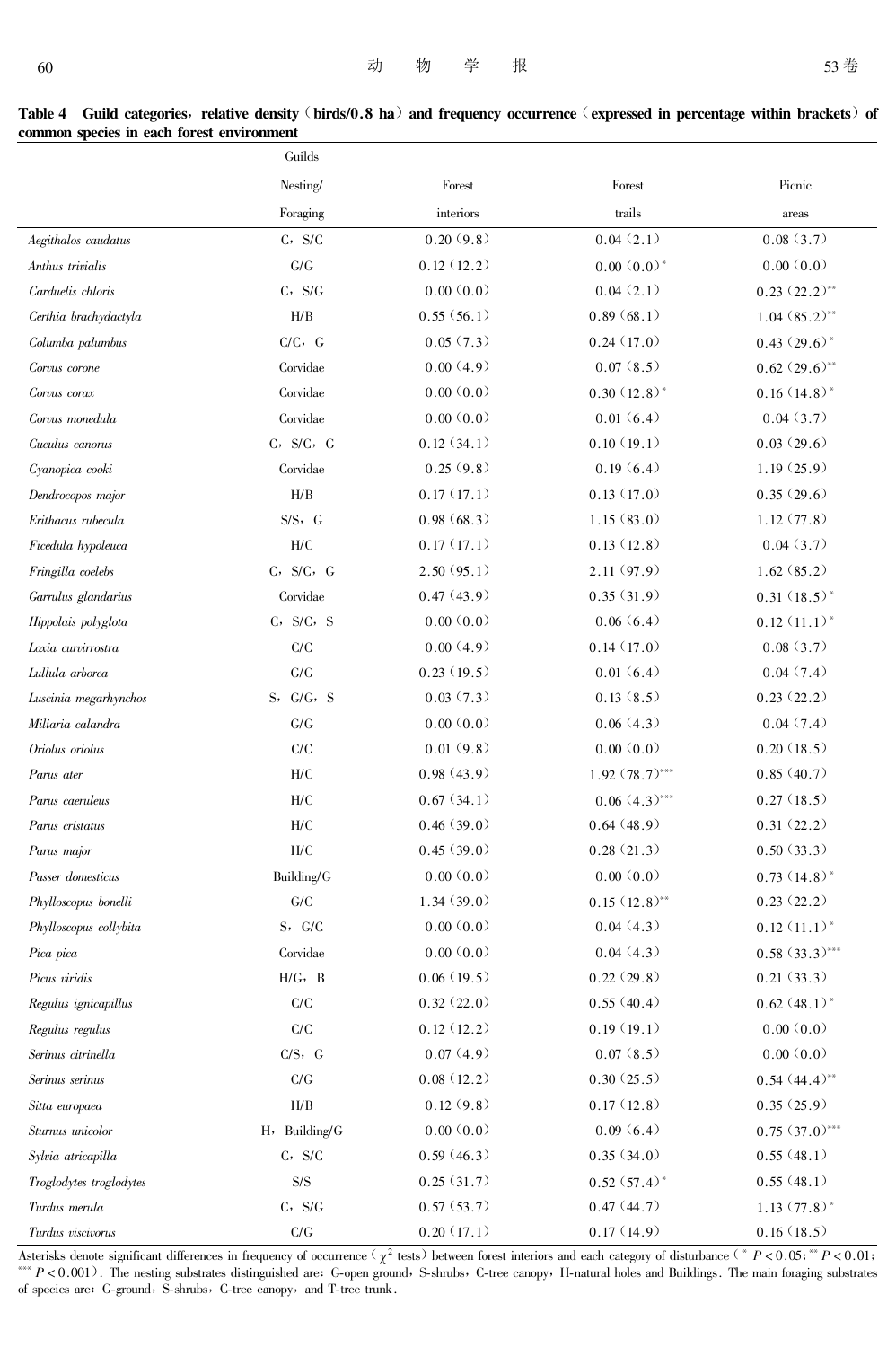most nesting/foraging guilds were negatively affected in the study area. Moreover, our results demonstrate significant increases in overall abundance and species richness of birds at disturbed areas, irrespective of forest type. Similar conclusions supporting the idea of nondetrimental effects on forest birds due to regular human presence were shown by Gutzwiller et al. (1997, 1998a, 1998b), though pertaining particular issues of avian behaviour (singing, vertical distribution) rather than general abundance patterns.

Trails and forest interiors have very similar values in the bird parameters measured. This result strengthens the findings of previous papers reporting that linear woodland openings have a very low or negligible effects on bird community patterns (e.g., Rich et al., 1994; but see Laiolo and Rolando, 2005). Picnic areas, on the other hand, do clearly differ from trails in bird community parameters, showing higher figures. Nevertheless, since our analyses show that the anthropogenic sites do not favour forest specialists, the higher overall species richness reached in picnic areas is mostly due to the attraction of several ecotonal species, such as Carduelis chloris, Hippolais polyglota, Pica pica, Serinus serinus, Sturnus unicolor or Turdus merula. This is in agreement with other works concluding that one of the main effects of recreational activities on woodland birds is that generalists species become favoured  $(e, g, Hickman, 1990; Riffell)$ et al., 1996; Miller et al., 1998; Laiolo and Rolando,  $2005$ ).

Some characteristics of vegetation structure in these areas could consistently explain the observed bird abundance differences through their effects on foraging and nesting guilds. Maturity of trees significantly increases at picnic areas and hiking trails (measured as mean height and diameter of trees and density of thick trunks in deciduous forests). Because larger trees provide branches for nesting at heights far from ground predators, canopy-nesters and trunk-foragers should become favoured in recreational sites versus forest interiors. A well developed understorey layer provides nesting and foraging opportunities for many bird species (Kirk and Hobson, 2001; Lohr et al., 2002; Brotons et al., 2003; Jobes et al.,  $2004$ ; Doyon et al.,  $2005$ ). Nonetheless, the lower shrub cover in more human impacted sites does not imply lower densities of bird nesting or foraging on shrubs in our study area, as the abundance of shrub-dwellers does not significantly change with human presence. A very thick layer of shrubs markedly constrains bird density and species richness because it limits the development of a diverse herbaceous strata, necessary for ground and shrub gleaners dealing with invertebrates, therefore providing less feeding opportunities (Haveri and Carey, 2000; Hayes et al.,  $2003$ ; Hagar et al.,  $2004$ ).

Ground-nesters are clearly less abundant in disturbed sites than in forest interiors of deciduous woodlands.

Nevertheless, a contrasting pattern emerges for groundforagers: they are consistently more abundant in recreational areas than in forest interiors. This effect is specially marked in deciduous forests, since undergrowth clearance in recreational areas is also more intense (i.e., a significatively lower shrub cover: Table 1). This difference in sensitivity to picnic areas between groundnesting and ground-foraging could reflect that human disturbance poses greater constraints on nesting versus foraging requirements at the ground level (e.g. Blakesley and Reese, 1988; Gutzwiller et al., 1998b; Fernández-Juricic,  $2000$ .

Corvid abundance increases towards more impacted forest sites, irrespective of forest type. This result is in agreement with other studies pointing out that these species become favoured by recreational activities  $(e, g, g)$ . Marzluff et al., 2001; Gutzwiller et al., 2002; Neatherlin and Marzluff, 2004; Piper and Catterall, 2005). Corvids are opportunistic avian nest predators whose overabundance can cause declines in songbird populations (e.g. Engels and Sexton, 1994; Miller et al., 1998; Miller and Hobbs,  $2000$ ). Nevertheless, corvid abundance was not negatively correlated with the overall relative density or species richness of the remaining bird species. Therefore, our results do not support the negative effect of corvids on population levels of potential avian prey species, although there may be an important influence of these opportunistic predators on nest failure (Piper and Catterall, 2005).

One concern with our approach is that the measured parameter is bird abundance. Van Horne (1983) warned that density could be a misleading indicator of habitat quality if it were negatively correlated with other critical population attributes, specially reproductive success and survival. Nevertheless, Bock and Jones (2004) have recently reviewed these relationships. They have found that the available studies indicate that birds are usually more abundant in habitats where reproduction is highest, confirming the legitimacy of using bird counts as indicators of breeding habitat quality and as a basis for management decisions.

In summary, contrary to expectations, current types of human recreation in forest environments were not clear sources of avian disturbance, at least at the scale of bird distribution/abundance patterns. Parameters describing the bird community at forest trails are mostly indistinguishable from those at forest interiors, indicating that transient human passage and habitat transformations associated with tracks are not significantly influential. On the other hand, the environmental alterations linked to long-lasting presence of people in picnic sites provide new foraging opportunities to birds, so these areas support denser and more diverse bird communities. These effects are generalizable across deciduous and coniferous forests of the study region.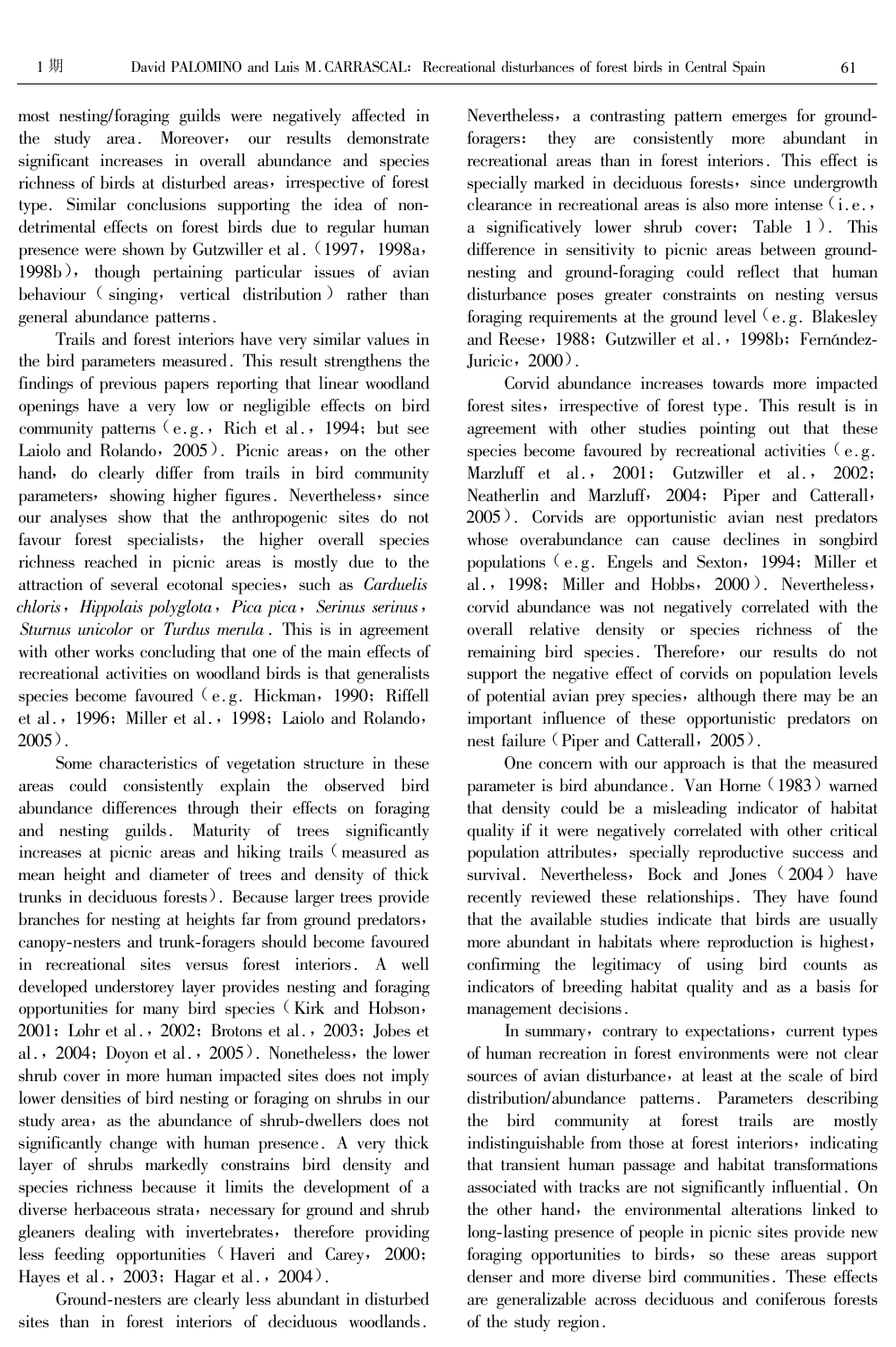However, our results point out the necessity of considering several species-specific autecological traits for a better assessment of forest bird disturbance. Some relevant subtleties appear regarding ecological niches of useful for forestry actions species, reconciling nonconsumptive recreation with avian conservation. First, abundance of species nesting in tree canopy increase in picnic sites because maturer trees, free from timber logging, are favoured in recreational sites. Second, effects of human recreation show opposite impacts on species of ground habits depending on foraging (positively influenced) or nesting (adversely affected) requirements, which suggests a detailed monitoring for this group of species. This result points to the necessity of keeping intact some forest interior sectors near picnic areas to allow ground-nesting birds to thrive.

**Acknowledgements** Claire Jasinski kindly improved the English of the manuscript with her comments. Two anonymous referees improved a first draft of this paper.

## **References**

- Bibby CJ, Burgess ND, Hill DA, Mustoe SH, 2000. Bird census techniques. London: Academic Press.
- BirdLife International, 2004. Birds in the European Union: A Status Assessment. Wageningen, The Netherlands: BirdLife International.
- Blakesley JA, Reese KP, 1988. Avian use of campground and noncampground sites in riparian zones. J. Wildlife Manage. 52: 399 - $402.$
- Bock CE, Jones ZF, 2004. Avian habitat evaluation: should counting birds count? Front. Ecol. Environ. 2: 403 - 410.
- Boyle SA, Samson FB, 1985. Effects of nonconsumptive recreation on wildlife: a review. Wildlife Soc. B.  $13: 110-116$ .
- Brotons L, Mönkkönen M, Huhta E, Nikula A, Rajasärkkä A, 2003. Effects of landscape structure and forest reserve location on old-growth forest bird species in Northern Finland. Landscape Ecol. 18: 377 -393
- Carrascal LM, Potti J, Sánchez-Aguado FJ, 1987. Spatio-temporal organization of the bird communities in two Mediterranean montane forests. Holarctic Ecology 10: 185 - 192.
- Carrascal LM, Lobo JL, 2003. Answers to old questions with new data: conservation and distribution patterns of the Spanish Avifauna. In: Martí R, Del Moral JC, ed. Dirección General de la Conservación de la Naturaleza. Madrid: Sociedad Española de Ornitología, 645 - 662 and  $718 - 721$  (In Spanish).
- Cole DN, Landres PB, 1995. Indirect effects of recreation on wildlife. In: Knight RL, Gutzwiller KJ ed. Wildlife and Recreationists: Coexistence through Management and Research. Washington DC: Island Press,  $183 - 202$ .
- Cole DN, Landres PB, 1996. Threats to wilderness ecosystems: impacts and research needs. Ecol. Appl.  $6: 168 - 184$ .
- Doyon F, Gagnon D, Giroux J-F, 2005. Effects of strip and single-tree selection cutting on birds and their habitat in a southwestern Quebec northern hardwood forest. For. Ecol. Manage. 209: 101 - 115.
- Engels TM, Sexton CW, 1994. Negative correlation of blue jays and goldencheeked warblers near an urbanizing area. Conserv. Biol. 8: 286 -290.
- Fernández-Juricic E, 2000. Local and regional effects of pedestrians on forest birds in a fragmented landscape. Condor  $102: 247 - 255$ .
- Fernández-Juricic E, Tellería JL, 2000. Effects of human disturbance on spatial and temporal feeding patterns of blackbird turdus merula in urban parks in Madrid, Spain. Bird Study 47: 13-21.
- Furness RW, Greenwood JJD, Jarvis PJ, 1993. Can birds be used to monitor the environment? In: Furness RW, Greenwood JJD ed. Birds as

Monitors of Environmental Change. London: Chapman and Hall, 1-41

- Gómez-Limón J, de Lucio JV, 1999. Changes in use and landscape preferences on the agricultural livestock landscapes of the Central Iberia Penninsula (Madrid, Spain). Landscape Urban Plan. 44: 165 - 175.
- Gutzwiller KG, Riffell SK, Anderson SH, 2002. Repeated human intrusion and the potential for nest predation by gray jays. J. Wildlife Manage.  $66: 372 - 380.$
- Gutzwiller KJ, Clements KL, Marcum HA, Wilkins CA, Anderson SH, 1998a. Vertical distributions of breeding-season birds: is human intrusion influential? Wilson Bull. 11: 497 - 503.
- Gutzwiller KJ, Marcum HA, Harvey HB, Roth JD, Anderson SH, 1998b. Bird tolerance to human intrusion in Wyoming montane forests. Condor  $100: 519 - 527.$
- Gutzwiller KJ, Kroese EA, Anderson SH, Wilkins CA, 1997. Does human intrusion alter the seasonal timing of avian song during breeding periods? Auk 114: 55 - 65.
- Hagar J, Howlin S, Ganio L, 2004. Short-term response of songbirds to experimental thinning of young Douglas-fir forests in the Oregon Cascades. For. Ecol. Manage.  $199: 333-347$ .
- Haveri BA, Carey AB, 2000. Forest management strategy, spatial heterogeneity, and winter birds in Washington. Wildlife Soc. B. 28:  $643 - 652$ .
- Hayes JP, Weikel JM, Huso MMP, 2003. Response of birds to thinning young Douglas-fir forests. Ecol. Appl. 13: 1 222 - 1 232.
- Hickman S, 1990. Evidence of edge species attraction to nature trails within deciduous forest. Nat. Areas J.  $10: 3-5$ .
- Hüttl RF, Schneider BU, Farrell EP, 2000. Forests of the temperate region: gaps in knowledge and research needs. For. Ecol. Manage.  $13: 83$  – 96
- Jobes AP, Nol E, Voigt DR, 2004. Effects of selection cutting on bird communities in contiguous eastern hardwood forests. J. Wildlife Manage.  $68: 51 - 60$ .
- Kirk DA, Hobson KA, 2001. Bird-habitat relationships in jack pine boreal forests. For. Ecol. Manage. 147: 217 - 243.
- Knight RL, Cole DN, 1995. Factors that influence wildlife responses to recreationists. In: Knight RL, Gutzwiller KJ ed. Wildlife and Recreationists: Coexistence Through Management and Research. Washington: Island Press, 71 - 79.
- Laiolo P, Rolando A, 2005. Forest bird diversity and ski-runs: a case of negative edge effect. Anim. Conserv. 7: 9 - 16.
- Landres PB, 1983. Use of the guild concept in environmental impact assessment. Environ. Manage. 7: 393 - 398.
- Legendre P, 1993. Spatial autocorrelation: trouble or new paradigm? Ecology  $74: 1659 - 1673.$
- Lohr SM, Gauthreaux SA, Kilgo JC, 2002. Importance of coarse woody debris to avian communities in loblolly pine forests. Conserv. Biol. 16:  $767 - 777$ .
- Marzluff JM, McGowan KJ, Donnelly R, Knight RL, 2001. Causes and consequences of expanding American Crow populations. In: Marzluff JM, Bowman R, Donnelly R ed. Avian Conservation and Ecology in an Urbanizing World. Boston. Kluwer Academic Publ., 331 - 363.
- Miller JR, Hobbs NT, 2000. Recreational trails, human activity, and nest predation in lowland riparian areas. Landscape Urban Plan. 50: 227 -236.
- Miller SG, Knight RL, Miller CK, 1998. Influence of recreational trails on breeding bird communities. Ecol. Appl.  $8: 162 - 169$ .
- Neatherlin EA, Marzluff JM, 2004. Responses of American crow populations to campgrounds in remote native forest landscapes. J. Wildlife Manage.  $68: 708 - 718.$
- Perrins C, 1998. The complete birds of the Western Palearctic on CD-ROM. Oxford: Oxford University Press.
- Piper SD, Catterall CP, 2005. Impacts of picnic areas on bird assemblages and nest predation activity within Australian eucalypt forests. Landsc. Urban Plann. 78: 251 - 262.
- Rich AC, Dobkin DS, Niles LJ, 1994. Defining forest fragmentation by corridor width: the influence of narrow forest-dividing corridors on forest-nesting birds in Southern New Jersey. Conserv. Biol. 8: 1 109 -1 1 2 1 .